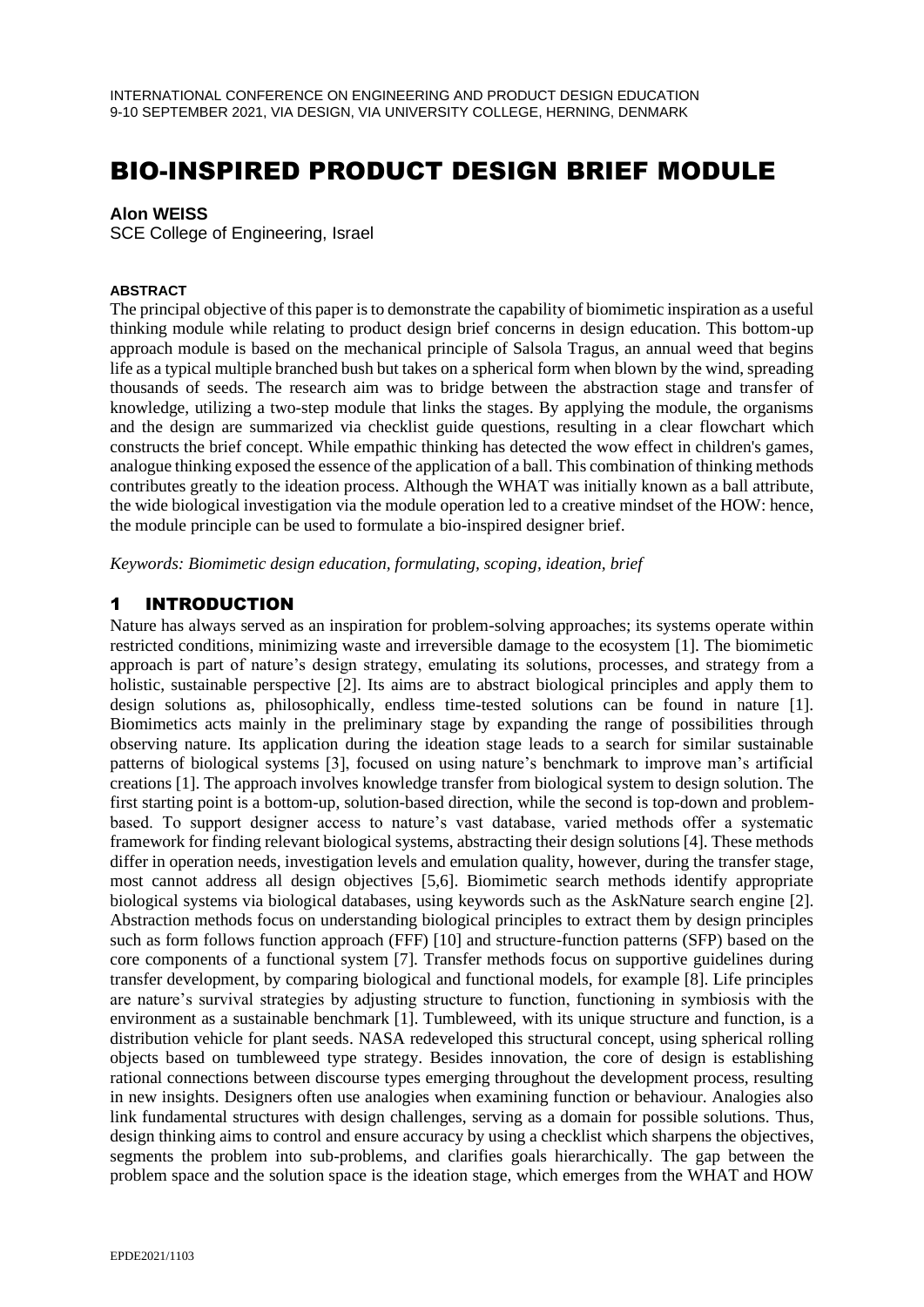stages, acting as a creative bridge to form new ideas [09], prior to their selection and evaluation. The ideation role assembles knowledge, continuously reiterated by examination, synthesis, and experiment processes, to develop innovative solutions [10]. During the product design (PD) process, creative solutions are formed to meet user requirements. Design solution is based on the designer's individual brief, aiming to address expectations, utilize attributes from the WHAT stage, and implement methods in the HOW stage. Using multidisciplinary means, tumbleweed's natural mechanism was explored through biological investigations. The research applied biomimetic steps to map gaps, focusing on PD briefs, and produced a solution to facilitate access to biomimetic design education (BDE) through handson experience.

# 2 METHODOLOGY

Methodology derived from mixed biomimetic methods adapted to BDE, with a framework modified to suit that terminology (Table 1-3). The method comprised three stages: Search, Abstraction and Transfer. The stages were a series of research events, divided into steps (Table 1-3, step 1-6), then subdivided into goals, tasks, and research questions. These step divisions formed the research framework. A trial run employing a bottom-up approach was analysed through qualitative research. The research process was synectically-based to optimize collaborative brainstorming by specialists from biology, engineering, and PD, to innovate from direct and indirect analogies. The WHAT lies in the information mapping process and in the abstraction end stage, involved with attribute definition. The HOW is created in the formulating process in developing a bio-inspired design concept. During the design process a two-step module facilitated the research objective (Table 2).

### **2.1 Module functions and structure**

The module enables definition and key data transfer from a biological source of inspiration to establish product brief using a design thinking approach. The module serves as a new filter, conducting information between abstraction and knowledge transfer stages during biomimetic process. The abstraction stage objective is to abstract, identify and consider the biological solution aspects to define the context via mechanism performance. The transfer stage provides guidelines for concept implementation, through multidisciplinary knowledge translation from biology to design. The module consists of two linear matrices of qualitative and quantitative data assessment with independent knowledge spaces. It engages mainly attributes and environment contexts required for success. The first step maps information, the second formulates concepts, while the design checklist organizes important information on task execution.

### **2.2 Formulating step structure**

The first step is a mid-stage validation of the entire process, logically mapping search, and abstraction stages. This step is applied after the abstraction stage and aims to summarize the knowledge concisely. The structures derived from the FFF are extended to the attribute: form follows function approach (AFFF), referring to the linear, logical correlation between form and function. The structure consists of five nature checklist principles. Its linear hierarchy clarifies biological system uniqueness. Aims are to apply strategy, define context, explore functionalist attributes and environment. The checklist steps are attribute (strength or weakness, dependency on functionality, process, and strategy); form (structure with external appearance of function); function (reasons why procedure or action occur naturally); environment (factors affecting organism survival) and similarity (identify similarly functioning systems in different contexts). The main step-guiding question is: What are nature design principles' guidelines? A flowchart summarizes the step based on SFP [7].

### **2.3 Scoping step structure**

The second step concerns implementing solutions. It examines biological system data with a particular objective for idea creation and emphasizes how nature design principles influence solutions through analogue thinking. This ideation process, applied at the start of the translating and implementing stage, enhances solutions through empathic thinking. Aims are to define context and explore required attributes through user needs. The checklist includes keyword function (defining the action), context descriptors (affinity that gives significance), clarifying process and physical attributes (contextual), constraints (limitations affecting concept implementation) and performance (describing the desired operation qualitatively and quantitively). The main question is: Where can the guiding idea be applied as a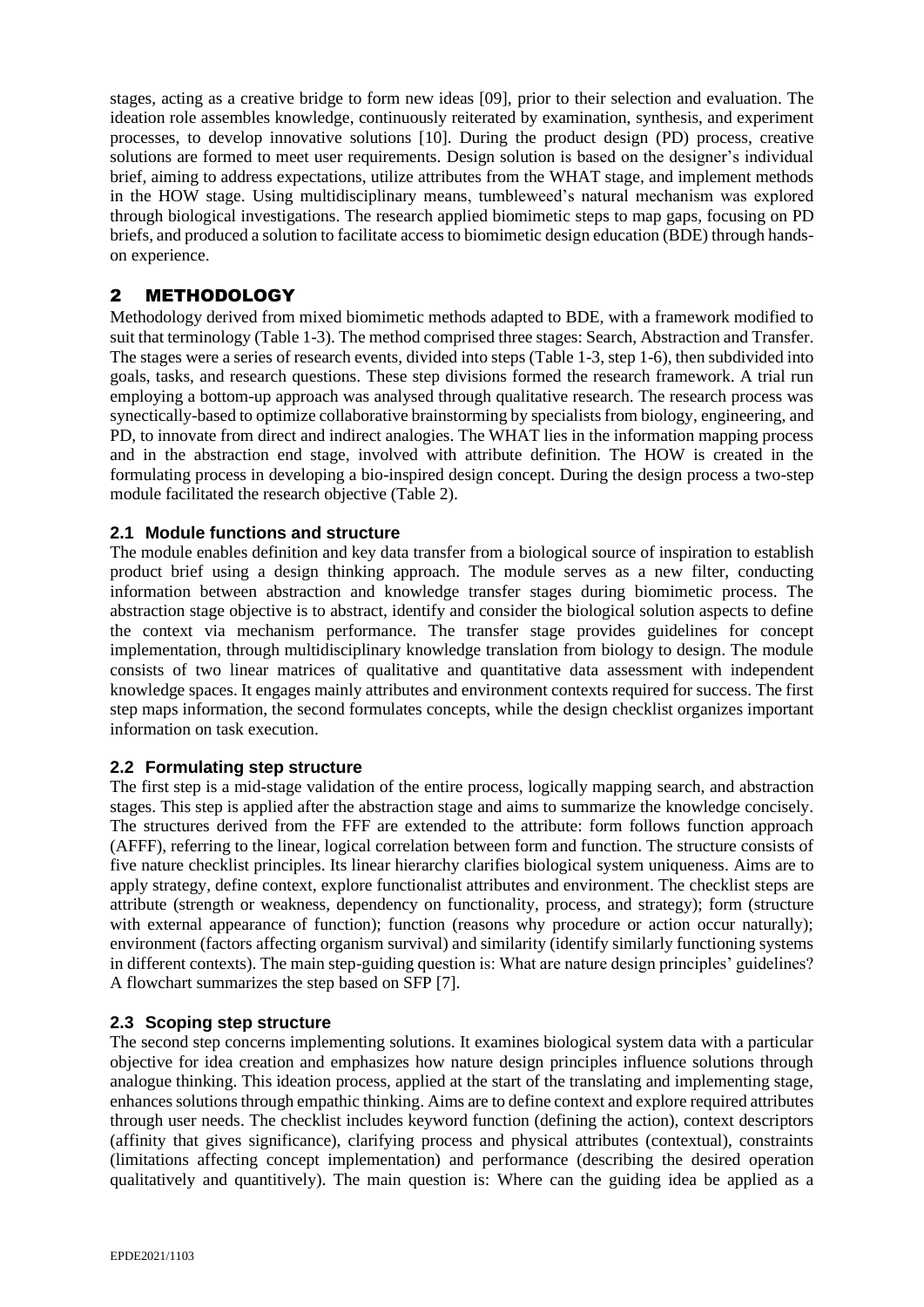successful, sustainable conceptual solution? A summary was performed through a flowchart based on the WHAT brief checklist [11].

# 3 CASE STUDY AND RESULTS

| <b>Process</b> |                                  | <b>Guiding Questions</b>                        |
|----------------|----------------------------------|-------------------------------------------------|
| Step 1         | <b>Discovering</b>               | 1. Which natural models to select in databases  |
| 1. Objectives  | Discover                         | and habitats?                                   |
| <b>Tasks</b>   | Find and research an organism    | 2. Which strategies support survival?           |
| 2. Objectives  | Abstract                         | 1. Which essential attribute mechanisms promote |
| <b>Tasks</b>   | Summaries: biological strategies | successful strategies?                          |
|                | mechanisms and process           | 2. Which actions and principles enable system   |
|                |                                  | operation?                                      |
| Step 2         | <b>Biologize</b>                 | 1. What is the biological function definition?  |
| 1. Objectives  | Identify                         | 2. What are the keyword definitions (search)    |
| <b>Tasks</b>   | Identify biological function and | method)?                                        |
|                | match structure to function      |                                                 |
| 2. Objectives  | Define                           | 1. How does the solution work?                  |
|                |                                  | 2. What are the mechanism parts?                |
| <b>Tasks</b>   | Define biological solution       | 3. Define functional morphology and anatomy.    |

*Table 1. Pre-design mapping process (search and abstract stages)*

First, multidisciplinary professionals planned the work process, examining and modifying natural structures. After several flora and fauna were explored, biomimetics directed them to the Salsola tragus species of tumbleweed. Tumbleweeds are dried-out parts of various plants which detach from their root systems and roll with the wind. The plant has the evolutionary advantage of dispersing seeds over dry open terrain. The carefully orchestrated formation and synchronization of programmed cell death after



*Figure 1. Tumbleweed plant's growing stages (A-D) and findings (E-H)*

the seed development is complete, and adequate drying of the plant body allows ideal movement using wind power and effective seed distribution [12]. After locating a biological system, the team performed the abstraction, including system analysis, and defined biological process mechanisms. Comparative investigation diagnosed plant strategies. The biologist and designer reached the step-wise process enabling emulation. Information formation included flow sketches of plant performance, describing the relationship between forces and functions creating the phenomenon. Abstraction involves physical and conceptual disassembly, to reveal structural complexity. Figure 1A-D shows plant growth stages, from seedling to ball structure, prior to their tumbling journey. Early-stage research shows the plant alive and green, with, upright stems a strong footprint, and steady roots. The plant structure with erect stems usually bends inwards when dry, transforming it into a ball form. Removing its lowermost part reveals spiral stem development with fractal dimension. Patterns can be identical or repetitive and detailed. (Figure 1F). With imagination, one notices a chaotic thorny entanglement with individual order in its lower section, evident in its structure, dimensional placement, and range. The circular, repetitive element in the stem's fleshy root and seed-laden thorns is significant, considering unusual mathematical qualities

| <b>BIO-INSPIRED PRODUCT DESIGN BRIEF MODULE</b> |           |                       |                 |  |
|-------------------------------------------------|-----------|-----------------------|-----------------|--|
| <b>Abstract stage</b>                           |           | <b>Transfer stage</b> |                 |  |
|                                                 |           | Step 3                | <b>Creating</b> |  |
| <b>Objectives</b>                               | Formulate | <b>Objectives</b>     | Scope           |  |

when calculating fractal structure equations, and translating structure principles into geometrical shapes. *Table 2. Pre-design and design process (module location)*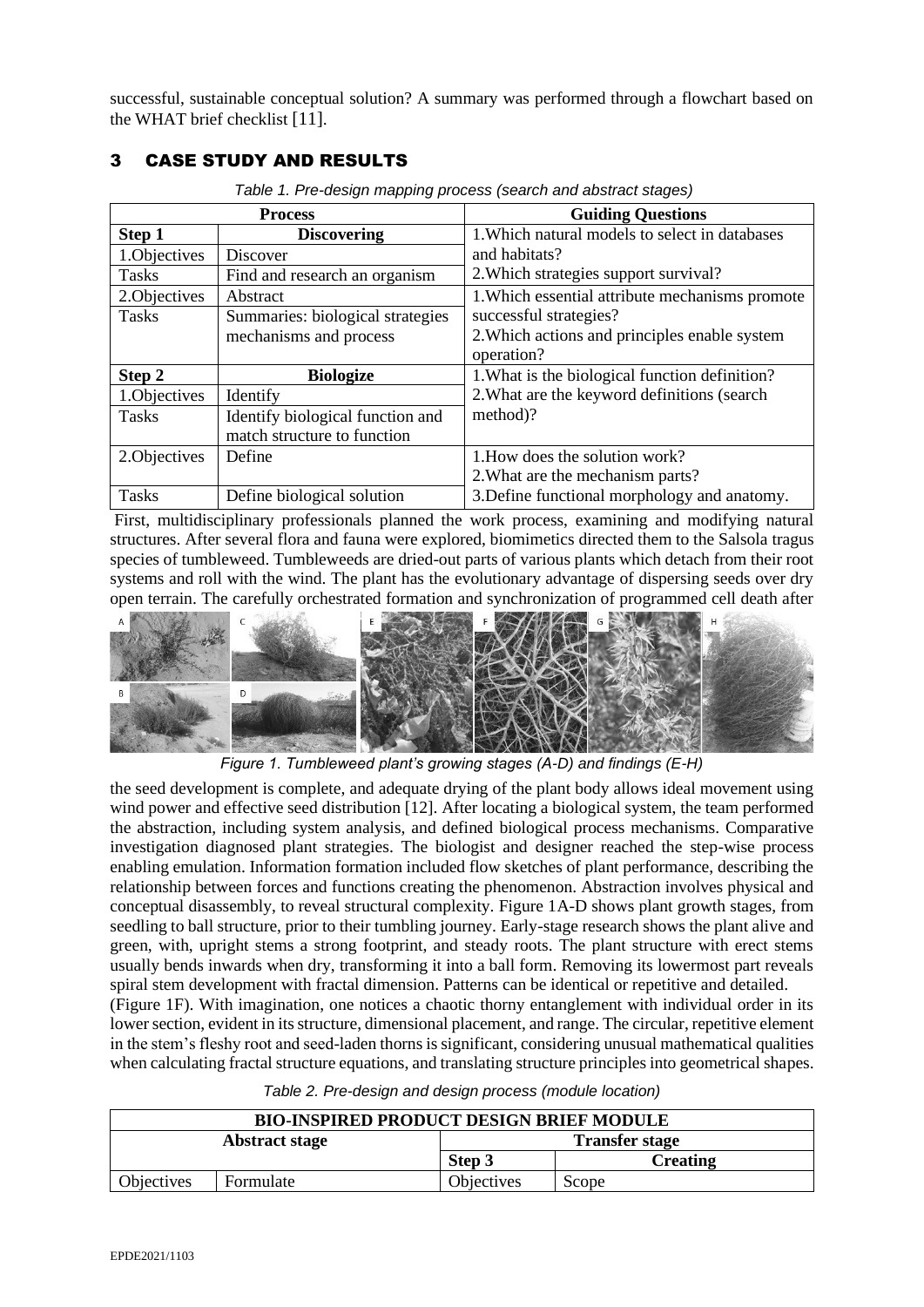| <b>Tasks</b>                         | Summarize                   | <b>Tasks</b>                              | Create bio-inspired ideas and find<br>relationships between strategies |
|--------------------------------------|-----------------------------|-------------------------------------------|------------------------------------------------------------------------|
| Organism checklist guiding questions |                             | Design checklist guiding questions        |                                                                        |
| What are nature design principles'   |                             | Where to apply guiding idea as conceptual |                                                                        |
| guidelines?                          |                             | solution?                                 |                                                                        |
| Attribute                            | Which are the attributes?   | Keyword                                   | What principle and function would                                      |
|                                      | Keyword search?             | Function                                  | I like to emulate?                                                     |
| Form                                 | What are the structure and  | Context                                   | Who needs the attribute?                                               |
|                                      | system sub-components?      | Descriptors                               |                                                                        |
| Function                             | What does the mechanism     | <b>Process</b>                            | Where is the attribute needed?                                         |
|                                      | do?                         | <i>attributes</i>                         |                                                                        |
| Environment                          | How does the mechanism      | Physical                                  | Why and when is it required?                                           |
|                                      | work?                       | attributes                                |                                                                        |
| Similarity                           | Where in nature are similar | Constraints                               | How can the attribute be.                                              |
|                                      | mechanisms?                 |                                           | transmitted?                                                           |
|                                      |                             | Performance                               | Which parameters will be valued?                                       |
| System flowchart - Organism context  |                             | System flowchart - Concept context        |                                                                        |

### **3.1 Discovery of form and function**

Salsola tragus, with its winged distribution units has an airy appearance and ball-like volume, with segments repeated in intricate crisscrossing layers (Figure 1D). Its minuscule sails act as a resisting force to the wind that enables their movement. These flexible elastic segments disperse seeds gradually over distances. The observed structure repositions the ball as it moves in space (Figure 1G). Identification of the density, size, and diameter of branches, hollow or not, can guide gravity centre placement. Its thorns too have varying parameters of size, flexibility, adherence, and function – recurring protrusions benefitting movement mechanism, encouraging ground grip while rolling (Figure 1E). Although the research process halted due to funding and time issues, data sufficed for new revelations. Other Salsola tragus structures such as cylinders, streamlined and twisted structures went unexplored. After initial abstraction, a biological investigation summary and related information were mapped in a flowchart based on checklist questions (Figure 2A). The transfer stage led to solution-focused ideation on relationship between strategy, form, and structure, using mechanical definitions of spheres in Salsola tragus to analyse the game concept systematically. Through checklist where and how questions the guiding idea can be implemented as a conceptual solution; the thought process focused on the game



*Figure 2. Organism and concept system flowchart*

experience, influencing formulation and scoping factors. Defining and transferring attributes from biology to design space led the creation process. During transfer stage, biological investigation integrated nature design principles into the solution approach and analysed them through sustainable benchmarks from the life principles tool. After module step implementation, a flowchart-based design checklist organized implementation principles. Additionally, fast sketches aided alternative design concepts. At advanced information-transfer stages, research findings were integrated into the process. An asymmetrical sphere-shaped structure was chosen, incorporating endless mobility (Figure 2B).

### **3.2 Implementation: derived from design concept**

The research outcome was a dynamic ball game inspired by the tumbleweed and its spatial movements. The ball concept has an independent active sail as inner structure, which enables maximum resistance, utilizing wind energy and gyroscopically-based inertia principles. Additionally, the ball structure acts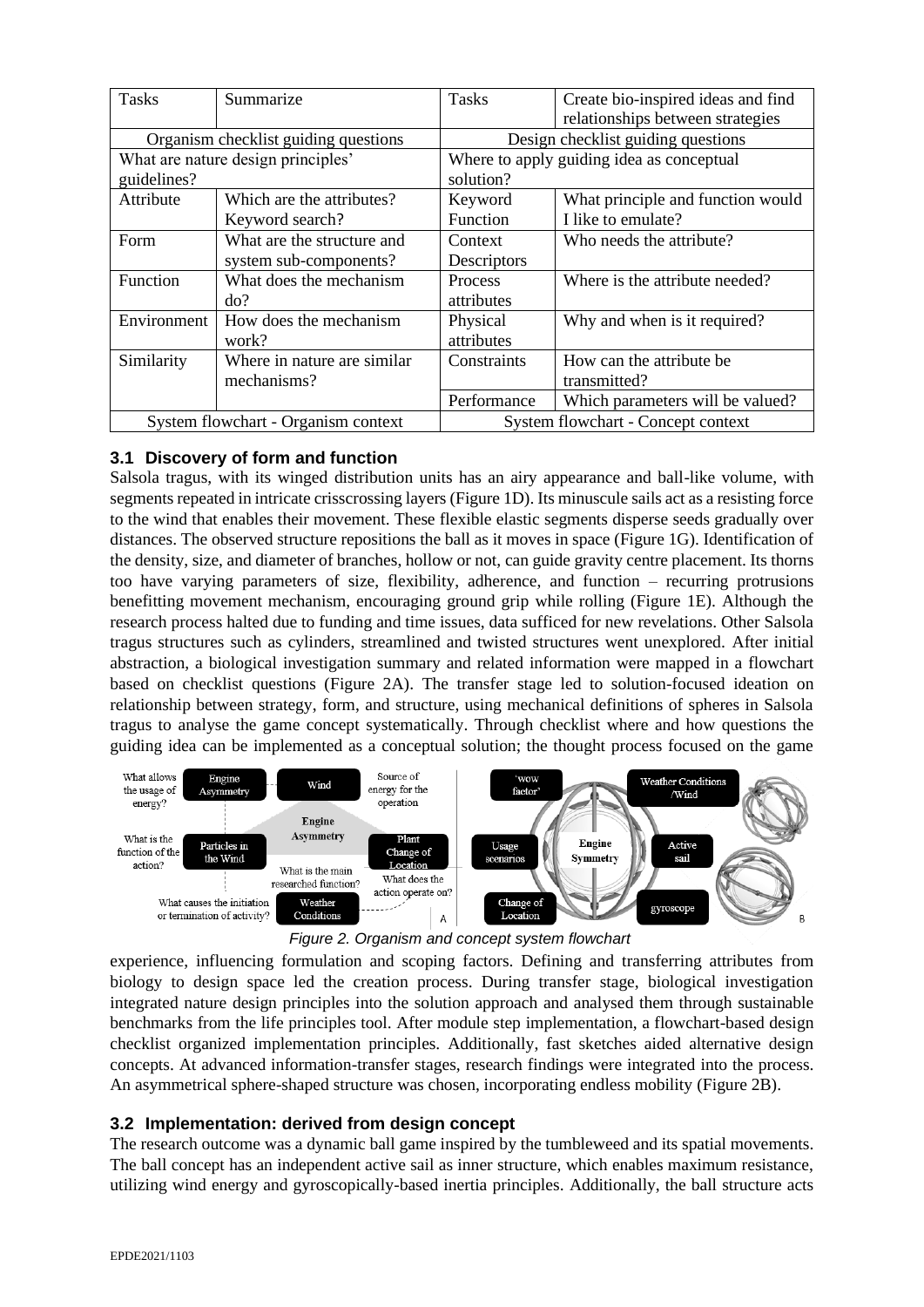as an airy shield and outer support for the inner sail. This ball concept is designed for outdoors, with natural wind flow, whose intensity and direction are significant, as in kite flying. The flexible sail propels ball forward by trapping circulating air, which creates natural motion.

| Step 4       | <b>Biologize</b>                  | 1. How to improve nature design principle and  |
|--------------|-----------------------------------|------------------------------------------------|
| Objectives   | Integrate                         | implement mechanism?                           |
| <b>Tasks</b> | Principles' integration           | 2. How to improve concept via sustainable      |
|              |                                   | benchmarks (life's principles)?                |
| Step 5       | <b>Creating</b>                   | 1. How to optimize application by system       |
| Objectives   | Emulate                           | strategies?                                    |
| <b>Tasks</b> | Copy and apply principle in a     | 2. How to measure designs via sustainable      |
|              | conceptual mechanical application | benchmarks (life's principles)?                |
| Step 6       | <b>Measure</b>                    | 1. Did solution meet goal? (life's principles, |
| Objectives   | Evaluate                          | quality assessment, criteria, and testing)     |
| <b>Tasks</b> | Verify                            |                                                |

*Table 3. Design formulating process (transfer stage)*

Wind currents, using lift and drag forces, move the sail forward spatially. Optimally, lift exceeds drag, establishing an ultimate driving force. The sails' structural design has a tremendous impact on their aerodynamic efficiency. Important sail functions are height-to-width ratio and concavity degree. Their design also utilizes wind airflow motion: when the ball structure follows the wind, its power pushes them forward; but when the structure faces the wind, air flows from its sides and redirects it, causing acceleration. Sail propulsion is achieved by wind force and kinetic energy. When air flows by the sail's curved object, it is faced with an 'angle of attack': wind moving along its upper and lower parts takes the longer path, causing acceleration. Sails accurately situated to the wind produce pressure and forward motion. The ball is inspired by a gyroscopic wheel-type device, with disc and rings that rapidly turn inside a structure, enabling it to form various angles, or rotate freely while preserving its position. The flat disc is situated on a centred, fixed, vertical pole, while the other axes rotate freely. When the wheel is spun, rotating axes retain their original direction, despite disc direction. Their movement coordinates with the wheel and fixed pole, resisting changes in spin angle. The structure allows the device to balance and is responsible for gyroscope inertia attempts to forcefully change rotation angle cause resistance.

# 4 DISCUSSION

The validation was directed towards the design objective; quality information was mapped based on overall plant structure, spatial behaviour, and presumed functionality. The information provided the foundation for developing a creative designer brief resulting in a primary concept for a solution proposal. However, a full design process is required for a working prototype that analyses performance using play ball criteria. Topic and sub-topic division provided analysis that led to clues from subsequent steps. Updated checklist questions were useful. By insights of sub-events, flowcharts and module information, knowledge was transferred between biology and design domains, with mapping collaboration at the abstraction stage. The transfer stage used creative brainstorming. Designers focused on benefits derived from the analogous system, with problem-solving followed by engineering integration. Failures between stages were mainly due to objective and terminological gaps. Nevertheless, expert involvement reduced these: biologists clarified bio-mechanisms, while designers bridged biological and engineering spaces. The main gap lay between abstraction and information-transfer stages. The module assisted the design domain to formulate an accessible scope by locating operational attributes. Analogical thinking concentrated on plant phenomena, and empathic thinking on imparting the wow factor to a child's toy. When the module was applied to both formulation and scoping steps, a creative mindset enhanced communication; design synthesis and conceptual maps were expressed by flowcharts and quick sketches. The steps' design outcome linked stages, enabling linear user focus on the WHAT, and afterwards on the HOW. Diverse quantitative data from the abstract stage were not examined. While data analysis could explain tumbleweed seed dispersal dynamics, resources were insufficient. Bottomup biomimetics examined how nature's mechanisms successfully utilize design elements. A careful morphological study from biological and engineering viewpoints could explain which components most contribute to tumbleweed dispersal and examine their functional properties. Inspiration derived from observed phenomena and designs, including asymmetrical spherical structures, are biomimetically significant. Moreover, expert multidisciplinary knowledge is critical for BDE. Knowledge accumulated